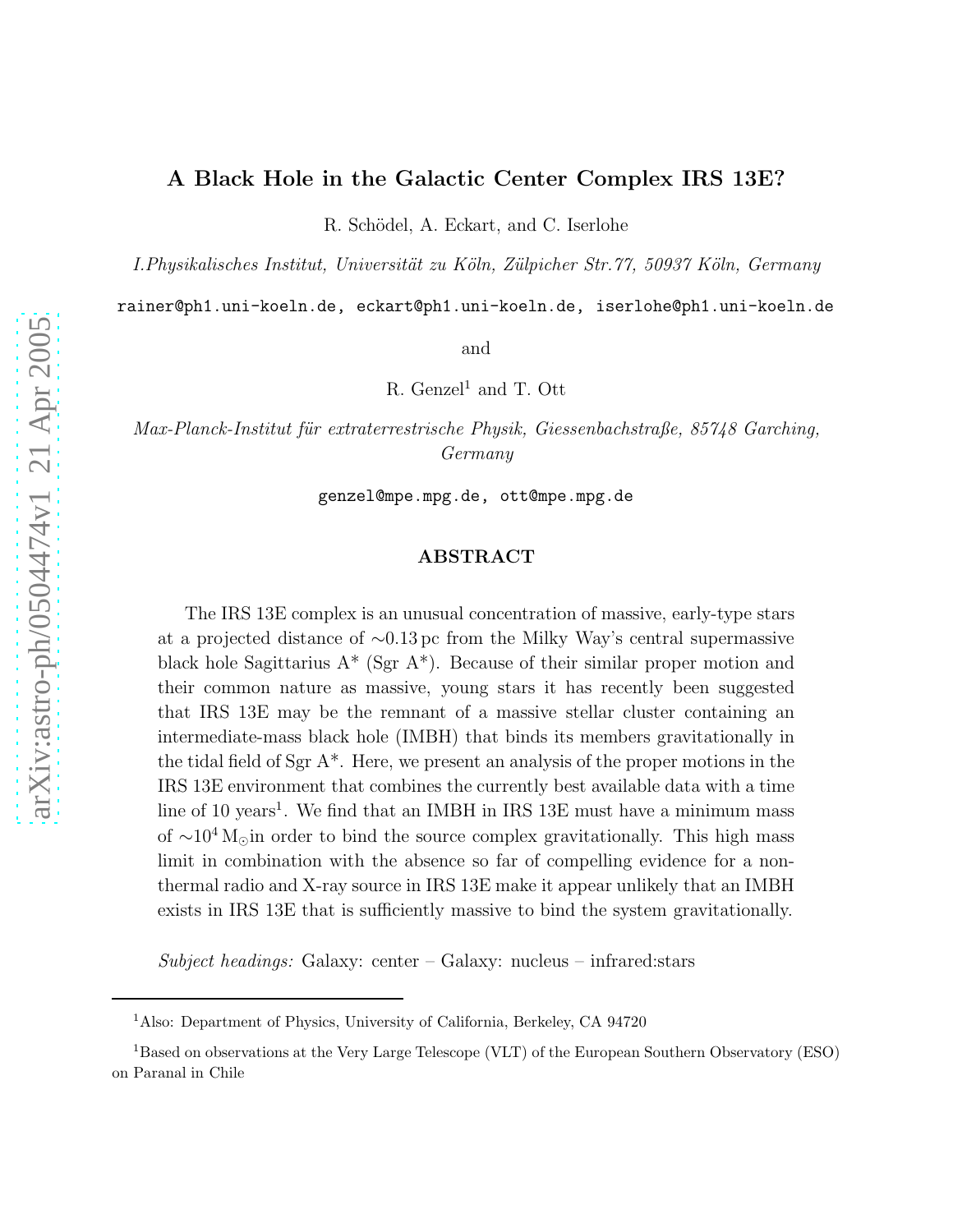## 1. Introduction

In spite of factors such as a strong tidal field due to the central supermassive black hole Sgr  $A^*$  (e.g., Schödel et al. 2002; Ghez et al. 2003), or strong stellar winds, which pose serious obstacles for star formation, surprisingly, numerous young (a few times  $10^6$  yrs), massive stars can be found in the central parsec, e.g., the one to two dozen bright so-called He-stars (with characteristic He I emission lines, see Krabbe et al. 1995; Paumard et al. 2001). The young, massive stars are mainly concentrated in the region  $\sim 10''$  in projection around Sgr A\* and appear to rotate around Sgr A\* in two counter-rotating disks that contain an apparently coeval population of Wolf-Rayet (WR), Luminous Blue Variables (LBV), and O/B-stars (Genzel et al. 2003; Levin & Beloborodov 2003, also Paumard et al. 2005, in preparation). Also, there are B-type main sequence stars in the immediate vicinity of  $Sgr A^*$ (e.g., Ghez et al. 2003; Eisenhauer et al. 2005). The presence of the young, massive stars near Sgr A\* is not well understood and various explanations for their existence are currently being discussed, such as, e.g., infall and collision of molecular clouds, infall and dissolution of a massive cluster (e.g., see discussions in Genzel et al. 2003), or star formation in a self-gravitating accretion disk (e.g., Nayakshin & Cuadra 2004; Milosavljevic & Loeb 2004).

In this context, the IRS 13E complex is a very intriguing object. Located  $\sim 3.5''$  in projection from Sgr A\*, it comprises almost half a dozen massive stars within a projected radius of ∼0.25′′. These stars appear to be WR stars or O-type supergiants (e.g., Krabbe et al. 1995; Eckart et al. 2004; Maillard et al. 2004). In addition to representing an unusual concentration of bright, early-type stars, the IRS 13E sources also have very similar proper motions (see, e.g., Fig. 18 in Genzel et al. 2003). Maillard et al. (2004) suggested that the IRS 13E complex is the remnant core of a massive star cluster that had fallen into the central parsec and dissolved there. Their main arguments are a) the similar proper motions of the IRS 13E cluster members and b) their finding that the stars in IRS 13E appear to be massive, short-lived, and therefore young. Since one would expect that an association of stars such as IRS 13E should be disrupted by the tidal field of Sgr A\*, they speculated that an intermediate-mass black hole (IMBH) in IRS 13E may prevent its disruption. An IMBH in the core of an infalling cluster would also provide an effective means of inward transportation through increased dynamical friction as has been suggested by Hansen & Milosavljević (2003) (see, however, Kim, Figer, & Morris 2004).

The possible existence of an IMBH in the GC is currently a hypothesis of high interest in the field. Therefore we consider it timely to present the newest data on stellar dynamics in IRS 13E. In this letter, we analyze proper motions of the stars in and near the IRS 13E complex, derived from ten years of near-infrared (NIR) speckle and AO observations of the GC stellar cluster.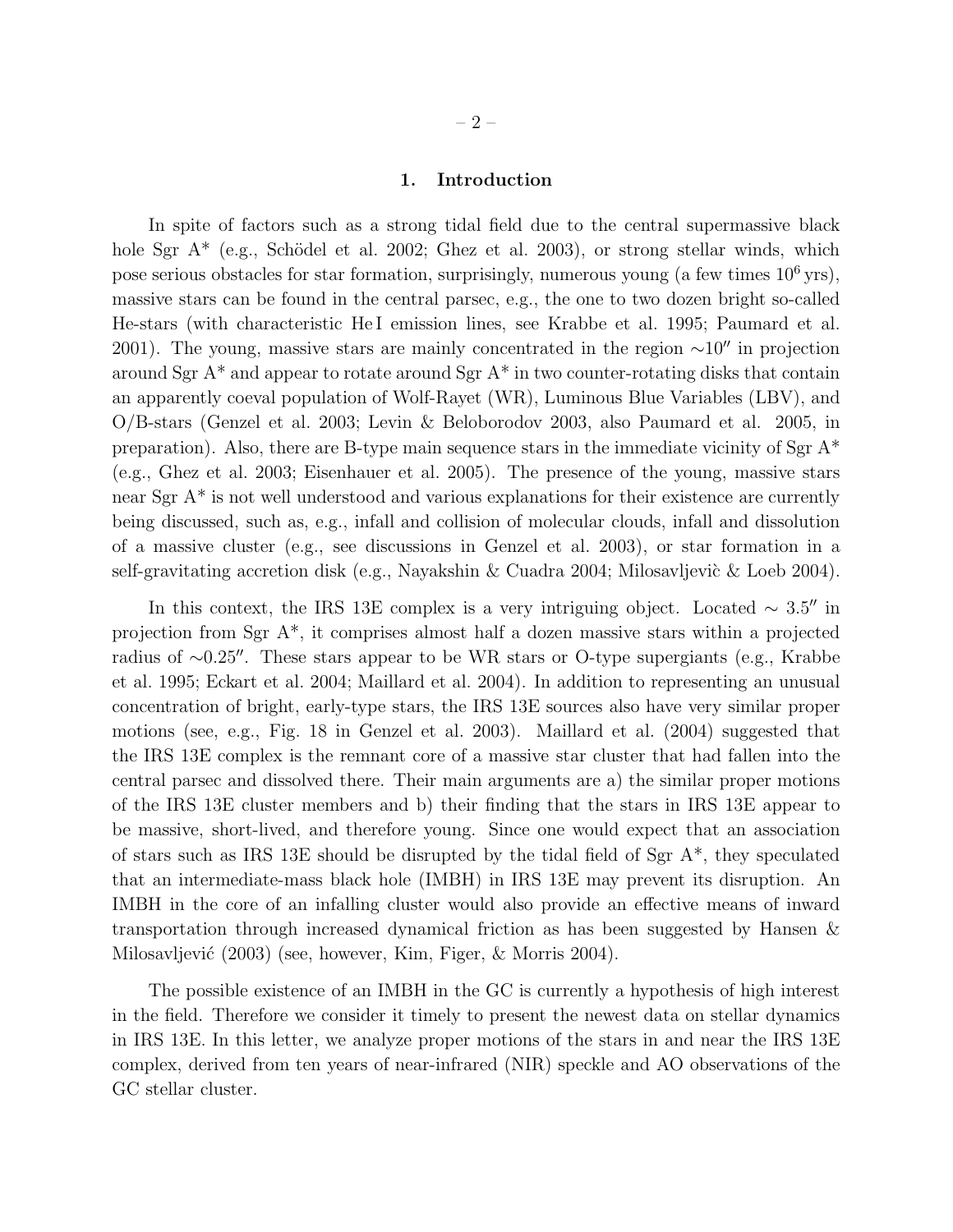#### 2. Observations and Data Reduction

Observations of the GC stellar cluster are routinely performed since spring 2002 with the CONICA/NAOS NIR camera/adaptive optics (AO) system at the ESO VLT unit telescope 4 on Cerro Paranal in Chile. For this work, we used K-band (and some H-band) imaging data. After standard data reduction (sky subtraction, dead pixel correction, flat fielding, shiftand-add) the final images were Lucy-Richardson (LR) deconvolved and beam restored with a Gaussian beam of ∼60 mas (40 mas for H-band images, respectively), corresponding to the diffraction limit of the VLT at  $2.2 \mu$ m. Stellar positions were extracted with *StarFinder* (Diolaiti et al. 2000). They were transformed into a coordinate system relative to Sgr A\* with the aid of 18 reference stars with well known positions and proper motions, taken from (Ott 2004). Each of the data sets was divided into two parts that were reduced and analyzed independently. Uncertainties of the source positions were thus obtained by a comparison of two independent measurements for each epoch.

We added to these data Gemini North AO H and K imaging data from July 2000. The images are part of the Gemini North Galactic Center Demonstration Science Data Set. Both images were LR deconvolved and beam restored. Source positions were extracted in the way described above (using the two independent measurements provided by the H and K images). In order to obtain a larger time baseline, we also used SHARP speckle imaging data from July 1995, June 1996, and June 2001. Details on the observation and reduction of SHARP imaging data may be found, e.g., in Eckart & Genzel (1997). Again, we applied LR deconvolution and used two independent data sets for each epoch.

## 3. Dynamics in the IRS 13E complex

The IRS 13E sources are named in Fig. 1. Eckart et al. (2004) label E3 and E4 as E3c and E3N, respectively. Maillard et al. (2004) noted that E3 is a multiple source and named the two components E3A and E3B. On the image presented here, E3 appears to have more than two components. We just label the brightest one of them E3 (the image in Fig. 1 is based on data with a Strehl ≥ 40% in contrast to the Gemini image of Strehl ∼5% used by Maillard et al. (2004)). As concerns E5, it appears highly confused with other sources and/or extended.

Proper motions of the stars were determined by linear fits to the measured timedependent positions with their respective uncertainties (adopting a GC distance of 7.9 kpc from Eisenhauer et al. 2003). In Fig. 1, the derived proper motions of all stars in and near IRS 13E are shown superposed on an image. The common proper motion of the IRS 13E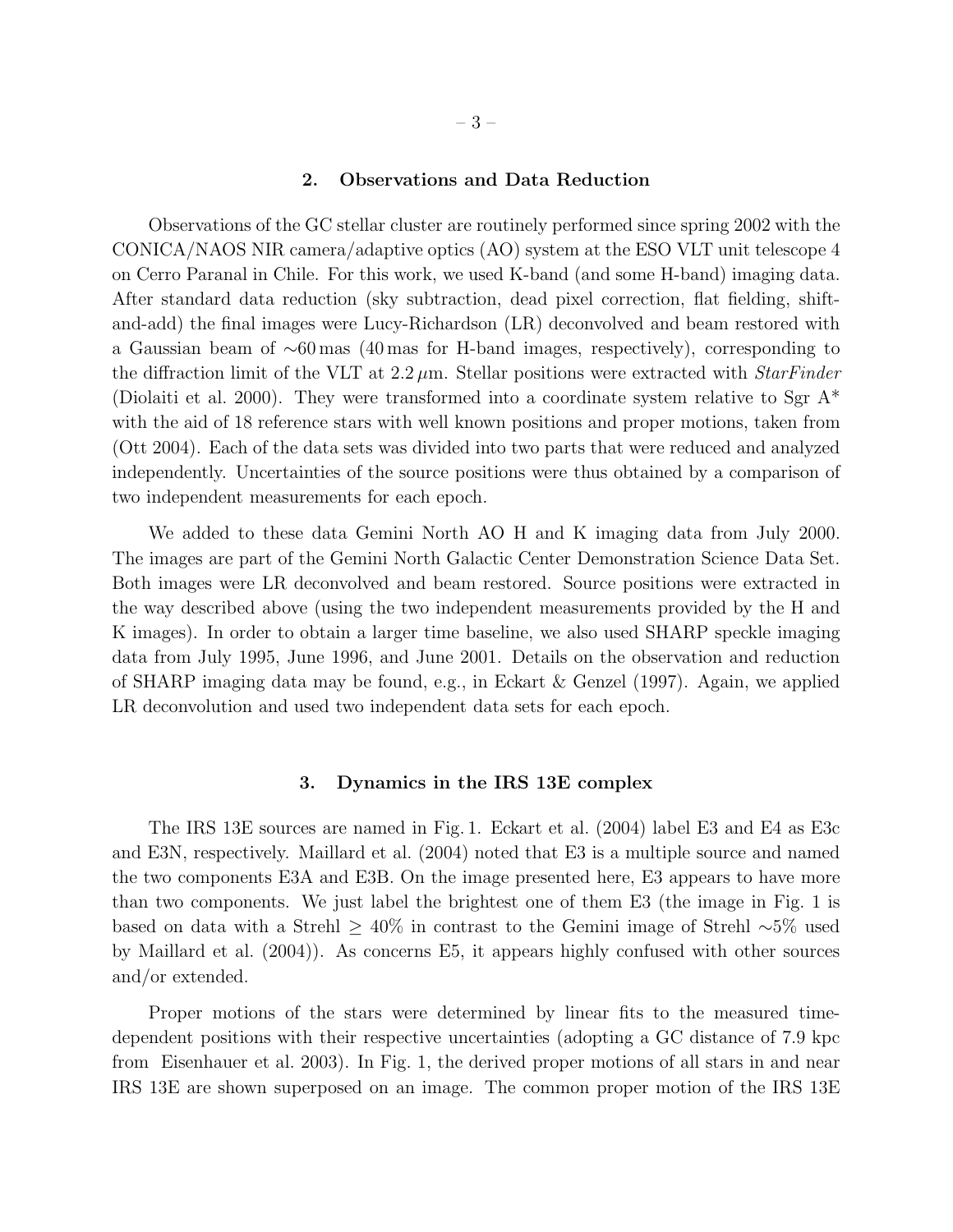cluster members stands out clearly. We identify five stars within a region of about 0.5" diameter that could be part of IRS 13E (see also Table 1). There may be further potential members, but they are either too weak, embedded in extended emission, or too close to brighter stars, such that no reliable proper motions could be determined. The proper motion of E6, while pointing into the same direction as the ones of the other IRS 13E sources, is significantly smaller in magnitude. Also, Maillard et al. (2004) note that E6 is extincted much less than the other IRS 13E stars. It is therefore questionable whether E6 forms part of IRS 13E and we omit it from the following analysis. The proper motion of E5 could not be reliably determined.

Maillard et al. (2004) considered that IRS 13E might be bound by an IMBH. From spectroscopically estimated radial velocities for E2 and E4 and assuming that the hypothetical IMBH is located halfway between the two stars, they estimated its mass to  $\sim 1000 \,\mathrm{M}_{\odot}$ . With the proper motions, we can derive the minimum mass that is required to bind the IRS 13E cluster members. Here, it is first necessary to subtract the systemic motion of IRS 13E. Subsequently, the residual velocities of the individual sources can be used for estimating the mass in IRS 13E under the assumption that it is a gravitationally bound system. Since we cannot know the true systemic velocity, we examined three cases: a) Using the average proper motion of the ensemble, b) using the proper motion of E1, and c) using the proper motion of E4. Thus, all realistic cases, even extreme ones, should be covered. In the following, we limit our analysis to case a), which is the most conservative one because it results in the lowest enclosed masses.

The average proper motion of IRS 13E, derived from the mean of the velocities of sources E1, E2, E3, and E4, is  $248 \pm 25 \,\mathrm{km \, s^{-1}}$  westwards and  $80 \pm 48 \,\mathrm{km \, s^{-1}}$  northwards. Here, we chose an unweighted average because we cannot know which one of the individual proper motions corresponds best to the possible systemic velocity. The proper motions of the IRS 13E sources after subtraction of a systemic velocity corresponding to their mean motion are shown in the left panel of Fig. 2.

A first rough estimate of the mass needed to bind IRS 13E can be obtained from the residual velocities, through  $M = \langle v^2 \rangle R/G$ , where G is the gravitational constant and  $R \approx$ 10 mpc the size of the system. With  $\langle v_{RA}^2 \rangle \approx 50 \,\text{km s}^{-1} (\langle v_{Dec}^2 \rangle \approx 100 \,\text{km s}^{-1})$  we obtain  $M \approx 5600 \,\mathrm{M}_{\odot} (M \approx 22500 \,\mathrm{M}_{\odot}).$ 

We chose two more refined approaches to estimating the mass of a putative IMBH that gravitationally binds IRS 13E: a) Estimating the mass in IRS 13E with the Leonard-Merritt (LM) mass estimator (eq. 19 in Leonard & Merritt 1989) and b) deriving a lower limit on the mass through the relation  $\frac{Rv_{\text{proj}}^2}{2G} \le \frac{rv_{\text{esc}}^2}{2G} = M$ , with R being the projected distance of a star from the IMBH,  $v_{\text{proj}}$  its velocity projected onto the plane of the sky, r its real distance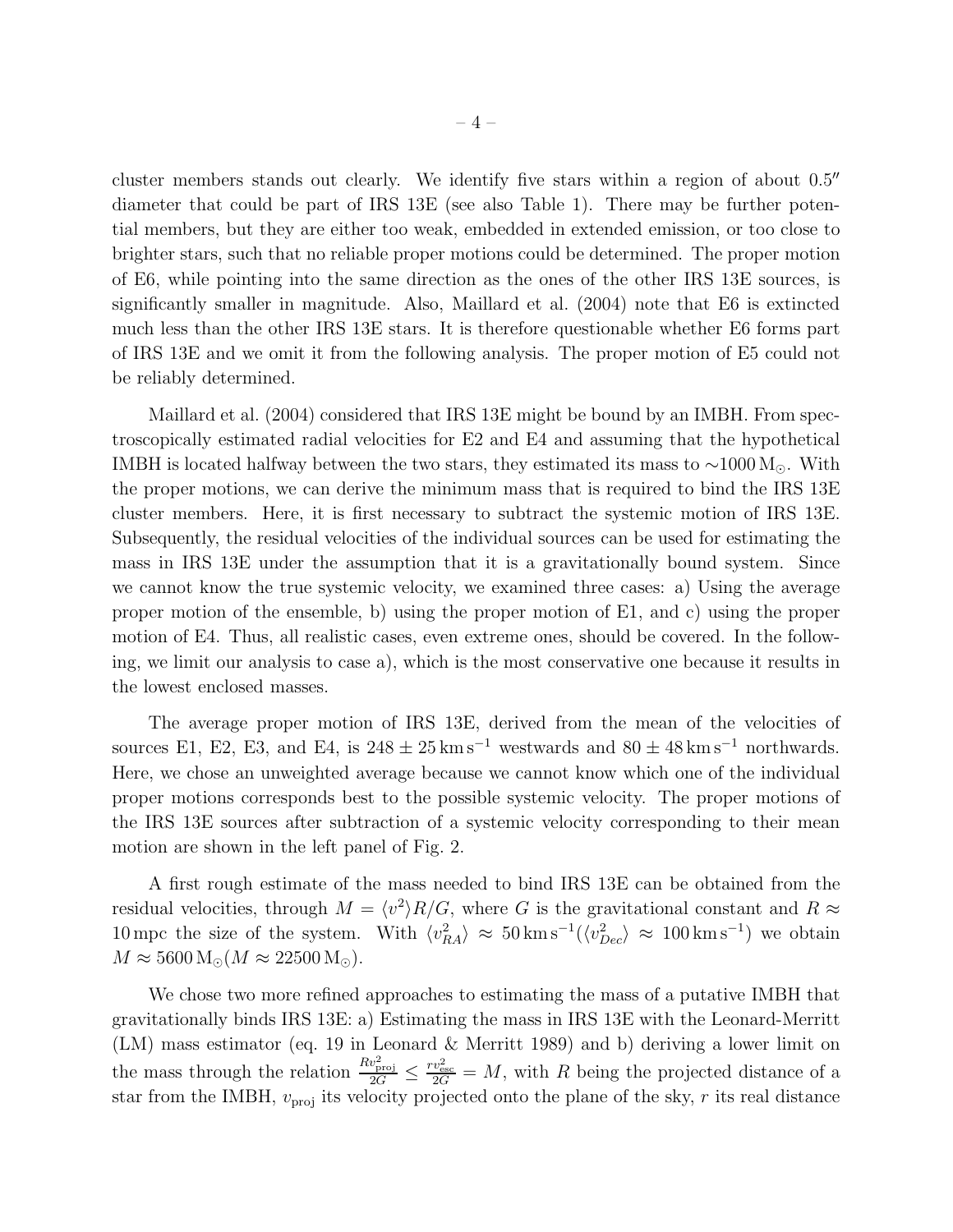from the IMBH,  $v_{\text{esc}}$  its escape velocity, G the gravitational constant, and M the mass of the IMBH.

Taking into account the unknown location of the black hole, we examined a field of  $\sim \pm 0.5''$  in right ascension and declination around the center of IRS 13E with a grid step of 0.01′′. The residual proper motion of each star results in a required lower mass for the IMBH – dependent on its location – in order to bind the star to IRS 13E. Thus, one can obtain four maps for the sources E1, E2, E3, and E4. The four maps were combined by taking the maximum (otherwise the system would not be bound) of the calculated mass limits at a given location. We show the resulting map of lower mass limits in the right panel of Fig. 2. The significance of the calculated masses over the field is  $\geq 4\sigma$ . Since E1 has the proper motion with the strongest deviation from the mean proper motion of the ensemble, it is the star that gives the strongest constraints. There is a narrow minimum in the mass map for black hole locations close to E1 ( $\sim 0.1''$  NW of E1). In this most conservative case, the mass of the black hole would have to be larger than 7000 M<sub>☉</sub> (with a significance of  $4\sigma$ ). If the black hole were located between E2 and E4, the location used by Maillard et al. (2004) for their mass estimate, it would have to have a mass  $> 15000 \,\mathrm{M}_{\odot}$  (significance  $> 10\sigma$ ).

These are only lower limits that rely on projected velocities and conservative estimates. If IRS 13E is indeed a bound system, a more realistic mass might be derived with the LM estimator. Again, there is a minimum near E1 for the black hole mass. However, even in this conservative case, the LM estimator gives a mass of ~50000±15000 M<sub>⊙</sub>.

If we include the source E6 in the above described analysis, the required black hole masses would at least double, due to the increased velocity gradient across the complex. Hence, we conclude that it is safe to assume that the required mass to bind the members of the IRS 13E complex must be at least  $10^4 M_{\odot}$ . Assuming the extreme case that the 4 brightest stars in IRS 13E are similarly massive as the binary IRS 16SW ( $\geq$ 100 M<sub> $\odot$ </sub>, see Ott et al. 1999), it appears conservative to assume that the stellar mass in IRS 13E does not exceed  $10^3$  M<sub> $\odot$ </sub> and can thus be neglected in this analysis.

#### 4. Discussion

IRS 13E is located at a projected distance of  $\sim 3.5''$  or  $\sim 130 \,\text{mpc}$  from the 3.5  $\times$  $10^6 M_{\odot}$  black hole Sgr A<sup>\*</sup>. It may be associated with the counter-rotating disk of young stars (Genzel et al. 2003). In this case, it should be located at ∼120 mpc behind the plane of the sky. With a radius of ~0.25″, a mass of roughly 1000  $M_{\odot}$  then would be sufficient to protect the system from tidal disruption. However, as the analysis above shows, the real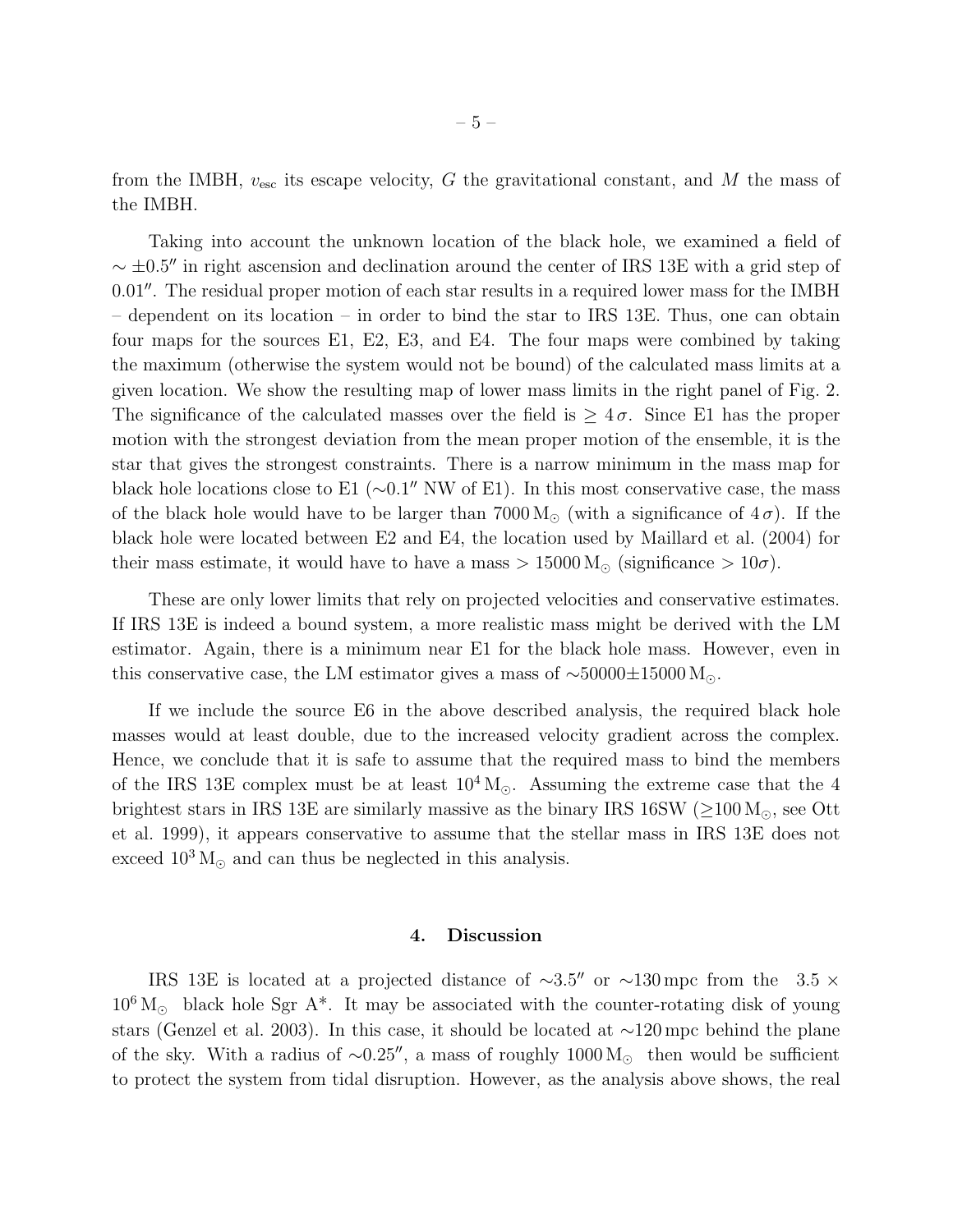constraints for binding IRS 13E gravitationally result from the intrinsic proper motions of the sources in this complex. We took into account the unknown location of the hypothetical black hole and various possibilities for the systemic motion of IRS 13E in the gravitational potential of Sgr A\*. In the most conservative case, the minimum mass to bind IRS 13E was found to be  $7000 \pm 1800 \,\mathrm{M_{\odot}}$  (with a significance of  $4\,\sigma$ ). This would confine the IMBH to a narrow region  $\sim 0.1''$  NW of E1. Outside this region the required mass is greater than  $10^4$  M<sub> $\odot$ </sub>. The LM mass estimator results in even higher masses.

It is generally accepted that accreting black holes are associated with non-thermal radio and X-ray emission. One may argue that an IMBH in IRS 13E could be "starved", similar to Sgr  $A^*$  (see, e.g., Melia & Falcke 2001), with its emission below the detection limit of current telescopes. However, there are several pieces of evidence that the IRS 13E cluster is closely associated with the gas and dust of the mini-spiral: First, there is the close spatial relation between IRS 13E and emission from warm dust (see, e.g., the high-resolution AO  $3.8 \mu m$  images in Eckart et al. 2004). Paumard et al. (2004) present an analysis of the mini-spiral that also supports a close relation between IRS 13E and the ISM. Also, the stars in IRS 13E, with some of them being WR stars, may present favorable sources of gas and dust. Moultaka et al. (2004) and Moultaka et al. (2005) present spectroscopic evidence for absorption/emission due to gas and dust intrinsic to IRS 13E and for interaction between winds from IRS 13E and the surrounding ISM. Hence, the situation for a hypothetical black hole in IRS 13E appears to be different from Sgr  $A^*$ , with plenty of material available for accretion.

As for mm/radio emission, Eckart et al. (2004) show that the 13 mm point source observed by Zhao & Goss (1998) in the IRS 13E cluster is most likely due to thermal emission from the  $4\mu$ m-excess source E3c in the center of IRS 13E, a dusty WR star (see also Moultaka et al. 2005). The two components E3A and E3B are also proposed as dusty WR stars in the analysis by Maillard et al. (2004). As for X-ray emission, Baganoff et al. (2003) report an X-ray source that they associate with IRS 13E. Using the position of this source and of Sgr  $A^*$  as listed in their Table 1, we located this X-ray source in the NIR reference frame. Its position is marked with a  $1\sigma$  error box in Fig. 1. The X-ray source appears offset from IRS 13E as also discussed by Maillard et al. (2004) . Coker et al. (2002) interpret the spectrum of the source as consistent with that of a post-LBV WR colliding wind binary (although none of the bright IRS 13E members appears to be associated with the source, see Fig. 1). As for a very recent analysis of this X-ray source, it appears to be located a few 0.1" further north than indicated in Fig. 1, so that E5 lies within the positional uncertainty. No variability of the source was found and it appears to be explained well by colliding winds (F. Baganoff, priv. comm.). Therefore there appears to be no compelling evidence for an accreting IMBH in IRS 13E. Furthermore, spectroscopy at  $4 \mu$ m (Moultaka et al. 2004) and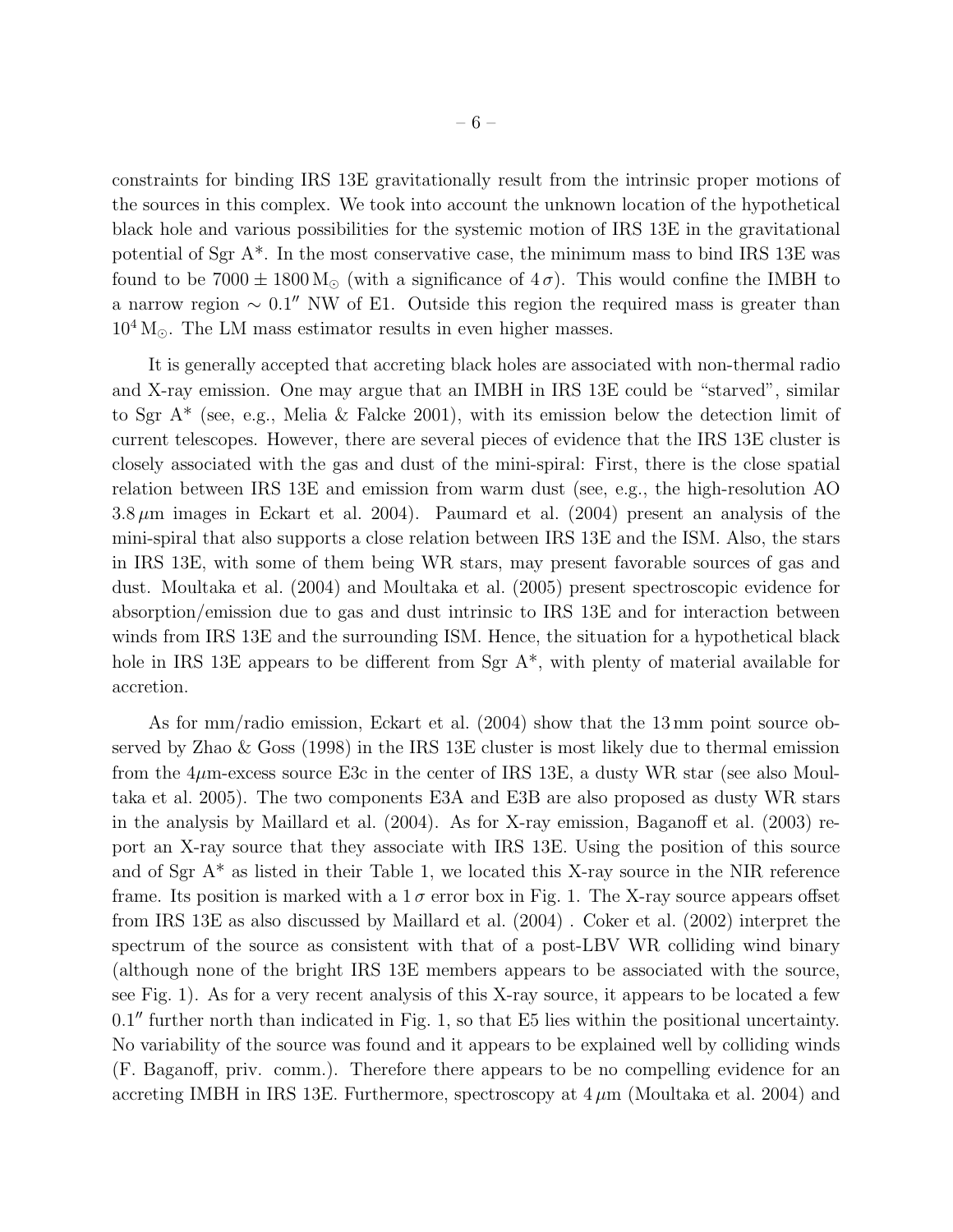$5 \mu m$  (Moultaka et al. 2005) does not reveal any strong broad lines or emission from highly excited ions as they might be expected near an accreting black hole.

Infall and dissolution of a massive cluster into the central parsec seems an attractive hypothesis for delivering young stars to the region near Sgr A\*. Generally, the conditions required for a cluster to form near the GC and to fall in towards the central parsec to deposit young, massive stars there within their lifetime, are extreme, i.e., high core densities and large cluster masses (see discussions in Gerhard 2001; Genzel et al. 2003; Kim & Morris 2003; Kim, Figer, & Morris 2004; Maillard et al. 2004). An IMBH in the core of such a cluster was suggested by Hansen & Milosavljević  $(2003)$  as a means of increasing the efficiency of dynamical friction on the cluster, and thus to relax somewhat the demands on its total mass and core density. Kim, Figer, & Morris (2004), however, conclude that an IMBH in the cluster core must comprise an unrealistic ∼10% of the total cluster mass in order for this mechanism to be effective.

From the proper motions presented here, the required minimum mass for a hypothetical IMBH in order to bind the members of IRS 13E was derived to be  $\gtrsim 10^4$  M<sub>☉</sub>. Portegies-Zwart & McMillan (2002) analyze the growth of an IMBH by runaway collisions in a dense stellar cluster and conclude that such an object may form in dense clusters and contain of the order 0.1% of the total stellar mass. Given the high mass estimate for an IMBH in IRS 13E derived in this work, this would mean an unrealistically high mass of  $> 10^6$  M<sub> $\odot$ </sub> for the progenitor cluster. In this context it is also important to point out the results of Reid & Brunthaler (2004) that exclude the existence of a secondary black hole with masses  $\geq 10^4$  M<sub>☉</sub> and semimajor axes between  $10^3$  and  $10^5$  AU (corresponding to ~0.1″ to 12.5″ angular distance from Sgr  $A^*$ ). We cannot yet exclude an IMBH of up to a few thousand solar masses in IRS 13E, but our results suggest that in this case IRS 13E must be in the process of dissolution. In this context, we would like to point out the recent work by Levin, Wu and Thommes (astroph/0502143). They have simulated the infall and dissolution of a stellar cluster with an IMBH in the GC and concluded that a hypothetical IMBH that binds the IRS 13E complex could not have delivered all of the young stars in the GC to their present location.

The positions and proper motions of the IRS 13E stars are consistent with their being part of the counter-clockwise disk/ring of young stars (Genzel et al. 2003, see also T. Paumard et al., 2005, in preparation). As for the unusual clustering of the stars in IRS 13E, the complex may be, on the one hand, a (quasi-)permanent feature, i.e. gravitationally bound by a hypothetical IMBH. Our analysis shows that in this case, if the star E1 is indeed part of the complex, the IMBH would have to be unsually massive. This makes its existence questionable because of the required large mass of the progenitor cluster and because of the lack of a clear identification of a non-thermal, variable X-ray source centered within IRS 13E.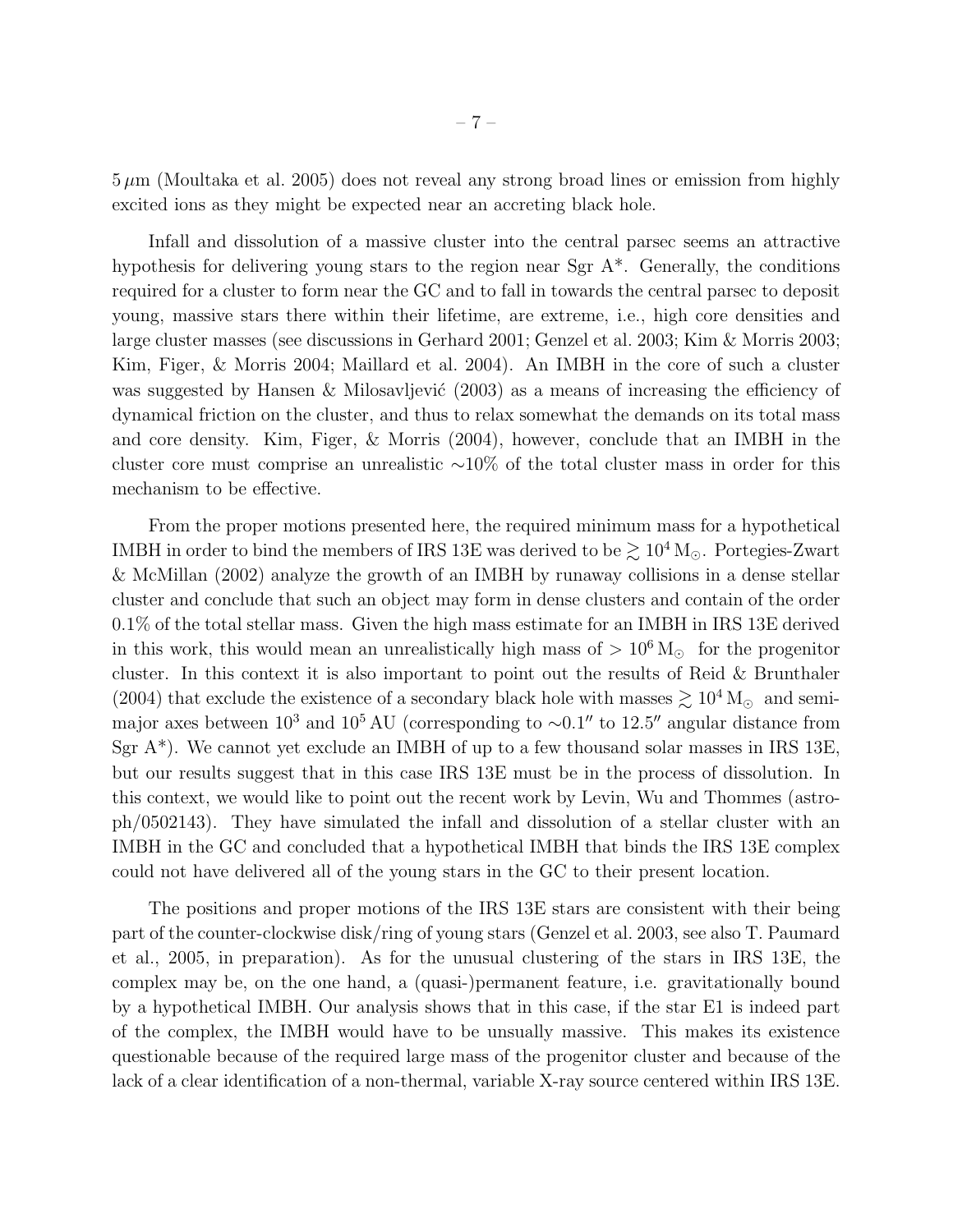However, we cannot completely discard the IMBH hypothesis. On the other hand, IRS 13E may be a temporary feature, i.e., either a chance association (which is appears somewhat unlikely, even if the stars are part of a disk/ring) or a cluster in the process of dissolution. At this point, we would like to point out that an unusual concentration of co-moving stars has recently also been identified among the members of the IRS 16 complex in the clockwise rotating disk of stars (see Lu 2004). Detailed future studies of the proper motions, line-ofsight velocities, distribution, and spectral types of the stars in the central parsec of the GC nuclear cluster are clearly needed in order to understand better the phase-space clustering of the stars in the IRS 13E and IRS 16 complexes.

*Based on observations obtained at the Gemini Observatory, which is operated by the Association of Universities for Research in Astronomy, Inc., under a cooperative agreement with the NSF on behalf of the Gemini partnership: the National Science Foundation (United States), the Particle Physics and Astronomy Research Council (United Kingdom), the National Research Council (Canada), CONICYT (Chile), the Australian Research Council (Australia), CNPq (Brazil) and CONICET (Argentina).*

#### REFERENCES

- Baganoff, F. K., Maeda, Y., Morris, M., et al. 2003, ApJ, 591, 891
- Coker, R. F. and Pittard, J. M. and Kastner, J. H. 2002, A&A, 383, 568
- Diolaiti, E., Bendinelli, O., Bonaccini, D., et al. 2000, A&AS, 147, 335
- Eckart, A. & Genzel, R.1997, MNRAS, 284, 576
- Eckart, A., Genzel, R., Ott, T., & Schödel, R. 2002, MNRAS, 331, 917
- Eckart, A., Moultaka, J., Viehmann, T., Straubmeier, C., & Mouawad, N. 2004, ApJ, 602, 760
- Eisenhauer, F., Schödel, R., Genzel, R., et al. 2003, ApJ, 597, L121
- Eisenhauer, F., Genzel, R., et al. 2005, ApJ, in press, astro-ph/0502129
- Genzel, R., Schödel, R., Ott, T., et al. 2003, ApJ, 594, 812
- Gerhard, O. 2001, ApJ, 546, L39
- Ghez, A. M., Duchêne, G., Matthews, K., et al. 2003, ApJ, 586, L127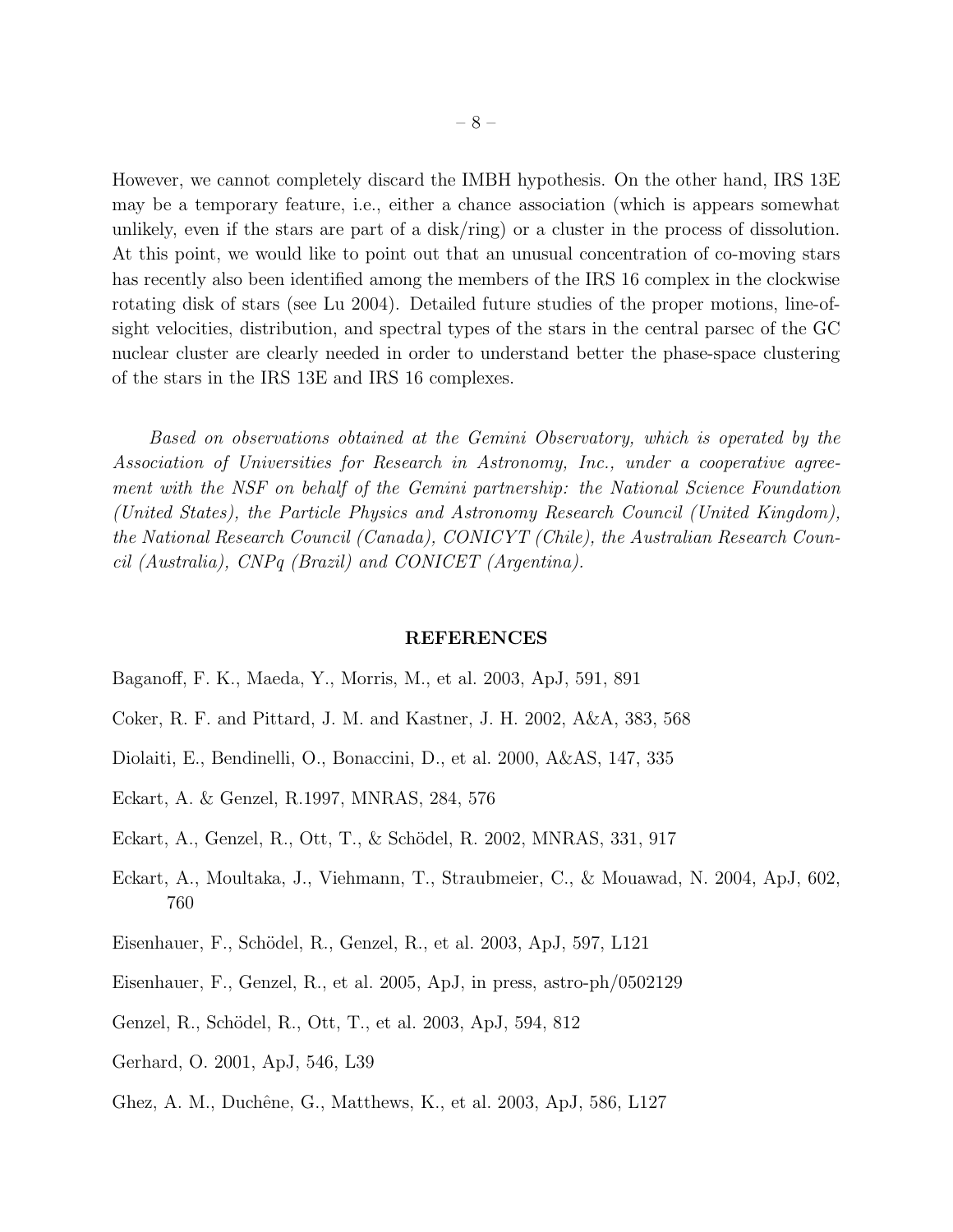- Hansen, B. M. S. & Milosavljević, M. 2003, ApJ, 593, L77
- Kim, S. S., & Morris, M. 2003, ApJ, 597, 312
- Kim, S. S. and Figer, D. F. and Morris, M. 2004, ApJ, 607, L123
- Krabbe, A., Genzel, R., Eckart, A., et al. 1995, ApJ, 447, L95
- Leonard, P. J. T. and Merritt, D. 1989, ApJ, 339, 195
- Levin, Y. and Beloborodov, A. M. 2003, ApJ, 590, L33
- Lu, J., Ghez, A., Morris, M. & et al. 2004, AAS, 205, 8506.
- Ott, T. and Eckart, A. and Genzel, R. 1999, ApJ, 523, 248
- Maillard, J. P., Paumard, T., Stolovy, S. R., & Rigaut, F. 2004, A&A, 423, 155
- Melia, F. & Falcke, H. 2001, ARA&A, 39, 309
- Milosavljević, A., & Loeb, A. 2004, ApJ, 604, L45
- Moultaka, J., Eckart, A., Viehmann, T., Mouawad, N., Straubmeier, C., Ott, T., & Schödel, R. 2004, A&A, 425, 529
- Moultaka, J., Eckart, A., Viehmann, T., & Schödel, R. 2005, submitted to  $A\&A$
- Nayakshin, S. & Cuadra, J. 2005, submitted to A&A, astro-ph/0409541
- Ott, T. 2004, Ph.D. Thesis, Ludwig-Maximilians-Universität, München
- Paumard, T., Maillard, J. P., Morris, M., & Rigaut, F. 2001, A&A, 366, 466
- Paumard, T., Maillard, J. P., & Morris, M. 2004, A&A, 426, 81
- Portegies Zwart, S. F. and McMillan, S. L. W. 2002, ApJ, 576, 899
- Portegies Zwart, S. F. and McMillan, S. L. W. and Gerhard, O. 2003, ApJ, 593, 352
- Reid, M. J. and Brunthaler, A. 2004, ApJ, 616, 872
- Schödel, R., Ott, T., Genzel, R., et al. 2002, Nature, 419, 694
- Zhao, J. & Goss, W. M. 1998, ApJ, 499, L163

This preprint was prepared with the AAS IATEX macros v5.2.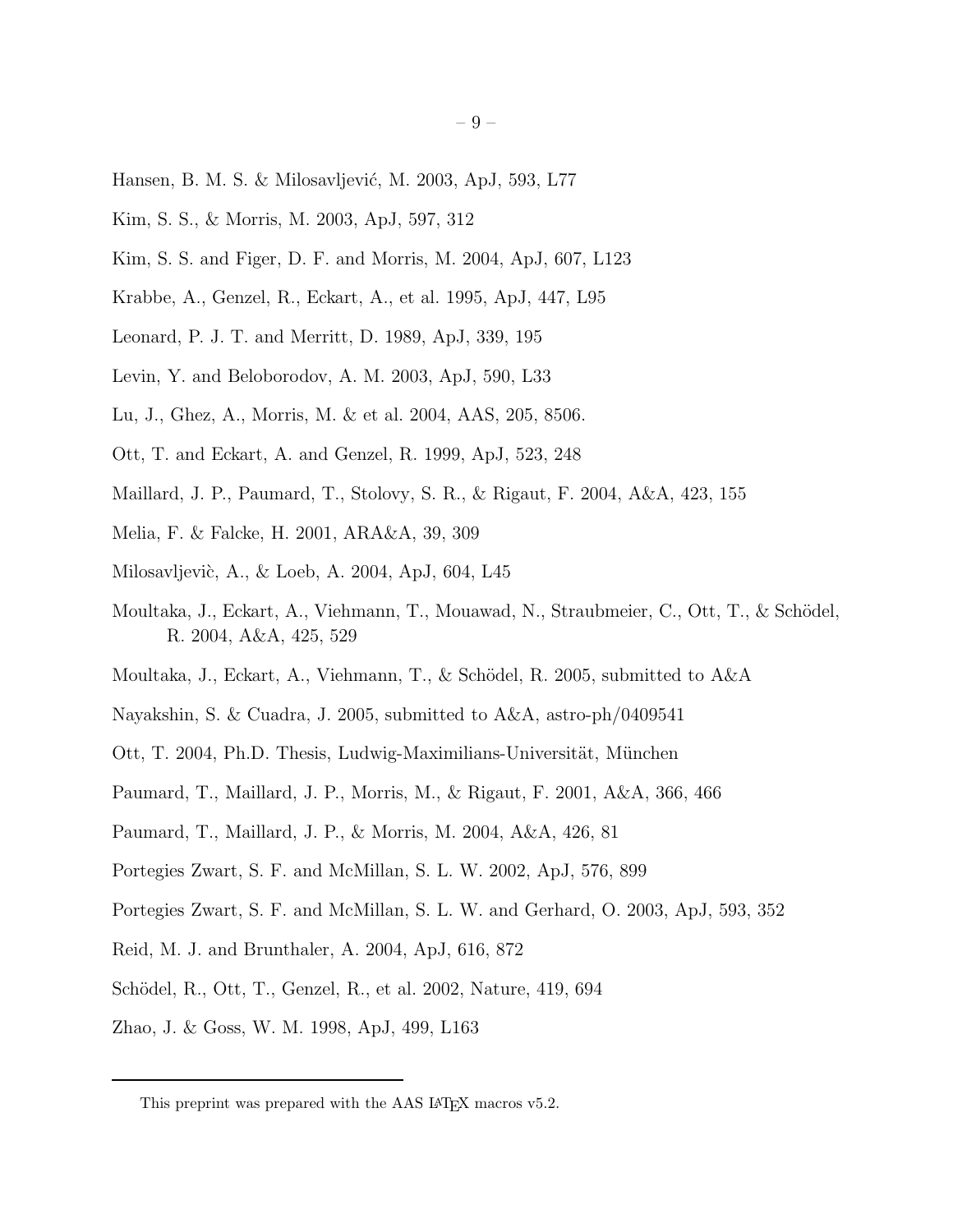

Offset from SgrA\*, RA

Fig. 1.— Proper motions of stars in the vicinity of IRS 13E. The underlying image is a LRdeconvolved, beam-restored (60 mas FWHM Gaussian beam) NACO K-band image from 8 July 2004. Two arrows are shown for each source, indicating the  $\pm 3\sigma$  uncertainty of the direction of its proper motion. The lengths of the arrows correspond to the magnitude of the respective velocity. The dashed box marked with an "X" designates the position  $(1\sigma)$ uncertainty) of the X-ray source near IRS 13E reported by Baganoff et al. (2003).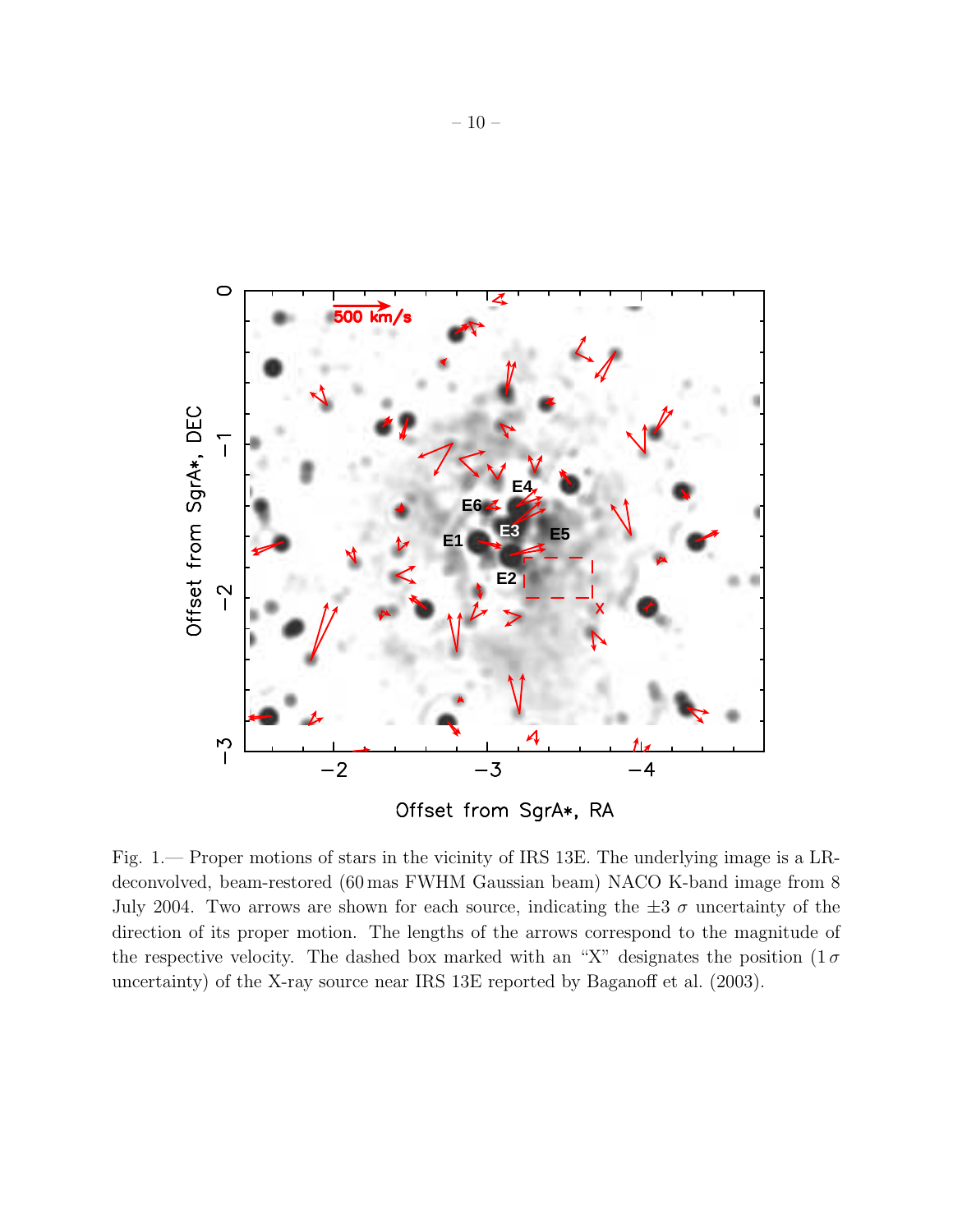

Fig. 2.— Left panel: Zoom into the image shown in Fig. 1. Shown are the residual proper motions of the IRS 13E sources after subtraction of the average projected velocity (indicated by the dashed arrows) of the sources E1, E2, E3, and E4. The opening angles define the  $1\sigma$ uncertainty of the directions. The superposed light grey arrows give the magnitude of the velocities after subtraction of a  $1\sigma$  error. Right panel: Minimum mass required for an IMBH in order to gravitationally bind IRS 13E. This mass depends on the location of the IMBH and was calculated with the residual velocities of the IRS 13E sources. Contours at 7, 8, 9, 10, 15, 20, and  $50\times10^3$  M<sub>☉</sub>, growing larger toward lighter shades of gray. The significance of the masses is  $4\n-16\sigma$ .